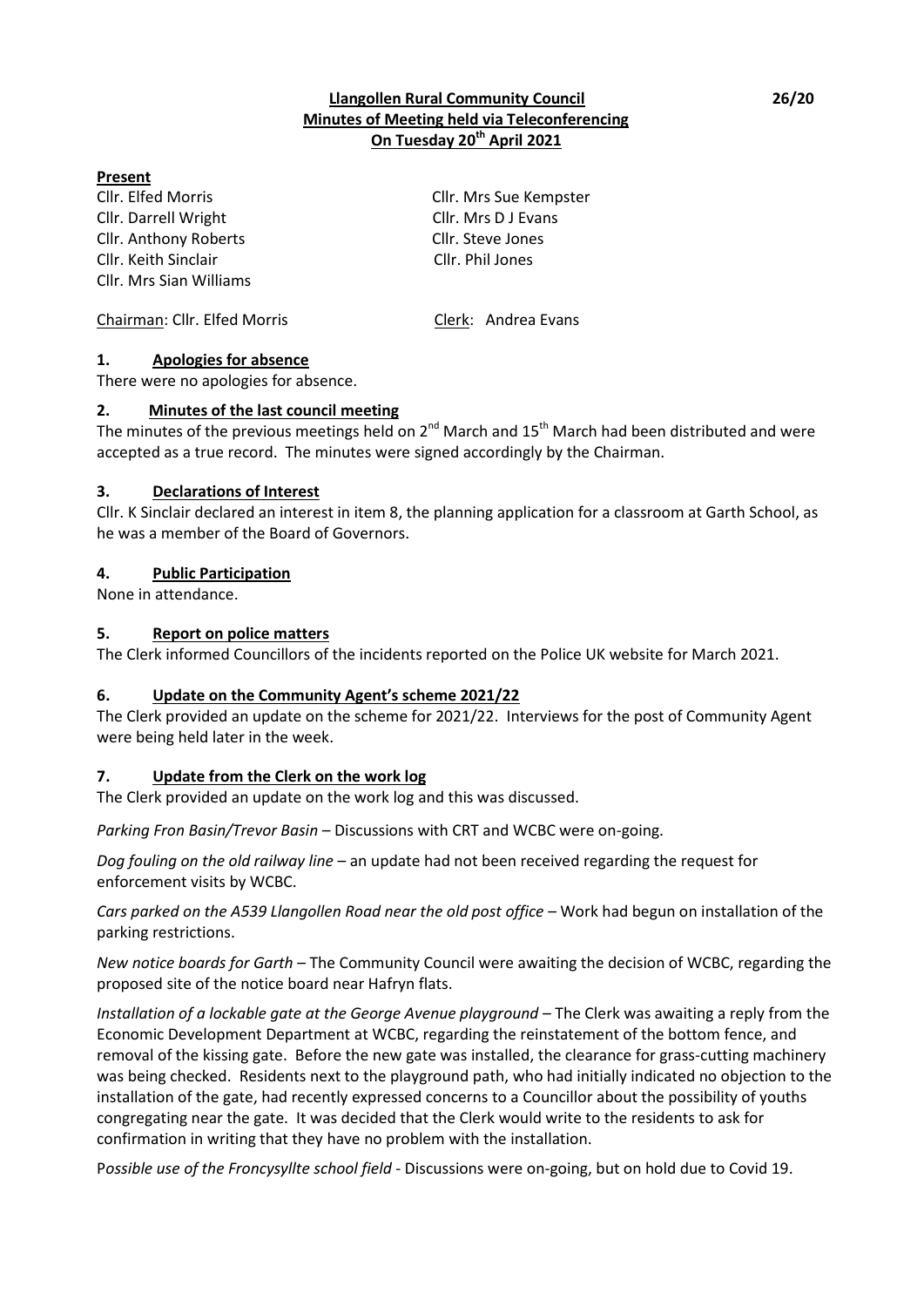**27/20** *Footpath between Alma Road and School Lane* – Collection of the necessary information to apply for the Modification Order was on-going.

*Steps on the footpath near the Pump field* – WCBC had agreed to pay for the footpath steps to be fixed, but were not prepared to carry out the work needed to avoid flooding on the railway line path. It was decided that the Community Council would pay for repairs on the railway line.

*Japanese Knotweed on the Offa's Dyke footpath* – A reply had not yet been received from WCBC.

*Noddfa Cemetery risk assessment –* To be scheduled before the next meeting.

*Memorial Garth* – A contractor had been asked to assess the work.

*Tree obstruction on entering the Bont Bridge* – The Clerk had emailed WCBC twice but no replies had been received from the Highways Department.

*New planters at the entrance to the Rhos-Y-Coed estate* – Work had started on replacing the planters.

Cllr. Mrs J Evans joined the meeting

*Cleaning the stone pillars at Noddfa Cemetery* – The work had not yet been completed. Barnett Engineering had offered to carry out the work free of charge.

# **8. Planning applications**

Consideration of planning applications:

**P/2021/0223** – Erection of new classroom – **Garth CP School, Garth, Wrexham P/2021/0237 –** Single storey rear extension **– Argoed Lodge, Gate Road, Froncysyllte, Wrexham**

There were no objections to the applications.

For information (Approved by WCBC):

**P/2020/0876 –** Extension of existing external drinking area and new balcony to first floor **– Aqueduct Inn, Gate Road, Froncysyllte, Wrexham**

# **9. Correspondence update from the Clerk**

All correspondence was listed in the Clerk's report and had been forwarded to Councillors.

Regarding the email received about purchasing BT phone boxes, it was decided that the Clerk would reply informing the resident concerned that there are no boxes remaining within the community.

# **10. Proposed Development at the Jones the Boats site**

Councillors discussed the proposed development at the Jones the Boats site. Cllr. Roberts reported that he had recently met with WCBC Highway's Department regarding parking near the site, to highlight the on-going issues for the Community. As the Community Council had grave concerns about the proposed development, it was decided that the Clerk would ask the Head of Economic Development at WCBC to meet with Councillors to discuss the proposal.

# **11. To consider the parking issues on Gate Road Froncysyllte**

Parking on Gate Road was discussed in relation to road safety. Concern was expressed about cars entering and exiting canal side, and also travelling up the hill towards the A5, due to parked cars on Gate road. Road safety was affected due to reduced visibility and the speed of cars travelling down the hill. It was decided that the Council would ask an officer of the Highways Department at WCBC to meet with Councillors at the site, to outline the concerns and discuss how parking could be managed safely. Cllr. Roberts offered to arrange a site meeting.

# **12. Repairs to the pump steps and the gullies and drainage on the old railway line**

WCBC had agreed to repair the steps on the pump field path, and the Community Council had decided to pay for the work needed on the railway line path to address the problem of flooding.